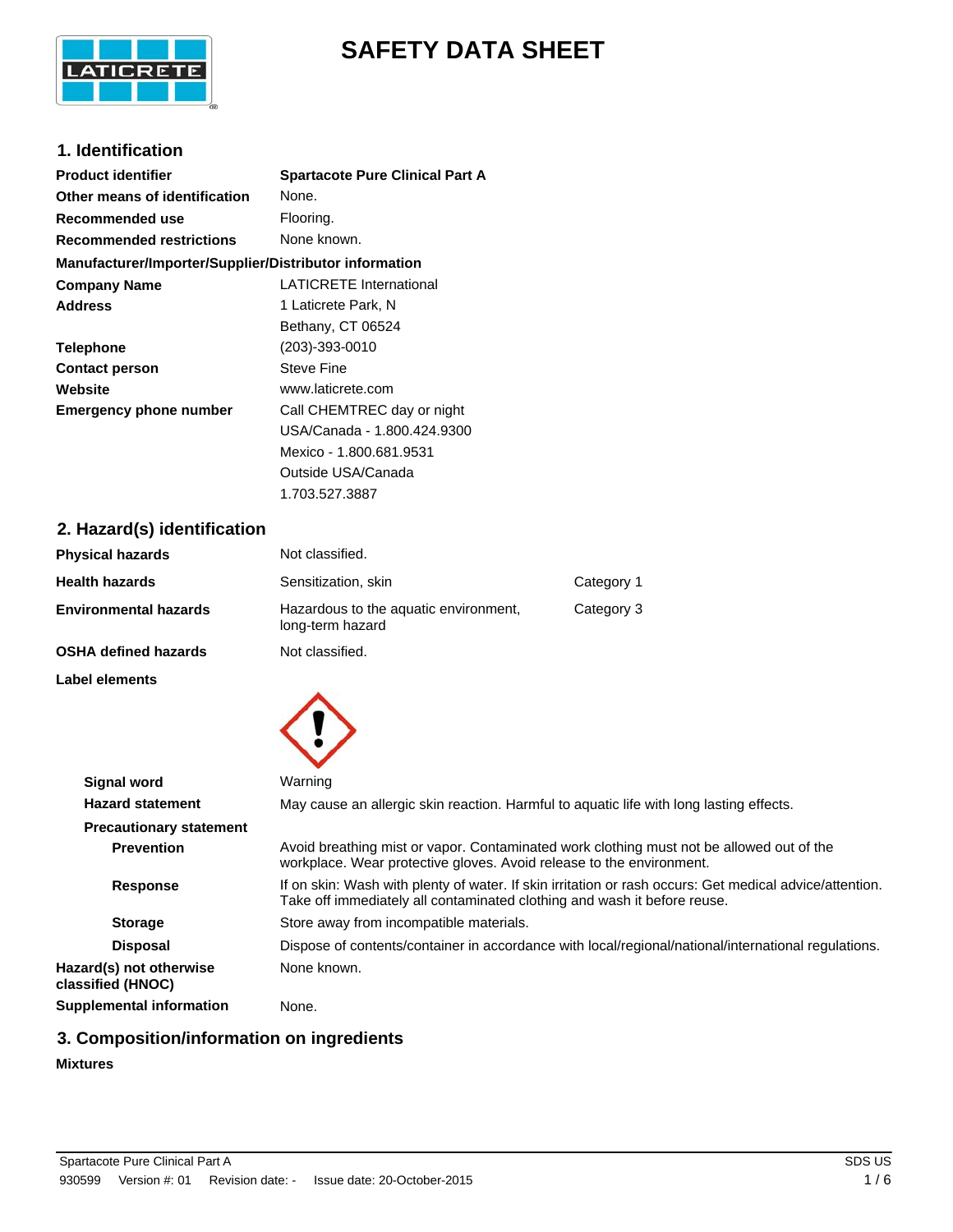| <b>Chemical name</b>                                                           |                                                                                                                                                                                                                                                                                     | <b>CAS number</b>                                                                                                                                                         | %         |  |
|--------------------------------------------------------------------------------|-------------------------------------------------------------------------------------------------------------------------------------------------------------------------------------------------------------------------------------------------------------------------------------|---------------------------------------------------------------------------------------------------------------------------------------------------------------------------|-----------|--|
| Tetraethyl<br>n,n'-(methylenedicyclohexane-<br>4,1-diyl)bis-dl-aspartate       |                                                                                                                                                                                                                                                                                     | 136210-30-5                                                                                                                                                               | 70 - 75   |  |
| Bis(4-(1,2-bis(ethoxycarbonyl)-<br>ethylamino)-3-methyl-cyclohex<br>yl)-methan |                                                                                                                                                                                                                                                                                     | 136210-32-7                                                                                                                                                               | $20 - 25$ |  |
| Coconut oil                                                                    |                                                                                                                                                                                                                                                                                     | 8001-31-8                                                                                                                                                                 | $2 - 5$   |  |
| Diethyl Fumarate                                                               |                                                                                                                                                                                                                                                                                     | 623-91-6                                                                                                                                                                  | $2 - 5$   |  |
| <b>Composition comments</b>                                                    | All concentrations are in percent by weight unless ingredient is a gas. Gas concentrations are in<br>percent by volume.                                                                                                                                                             |                                                                                                                                                                           |           |  |
| 4. First-aid measures                                                          |                                                                                                                                                                                                                                                                                     |                                                                                                                                                                           |           |  |
| <b>Inhalation</b>                                                              | Remove victim to fresh air and keep at rest in a position comfortable for breathing. Get medical<br>attention if any discomfort continues.                                                                                                                                          |                                                                                                                                                                           |           |  |
| <b>Skin contact</b>                                                            | Wash skin with soap and water. If skin irritation or rash occurs: Get medical advice/attention.                                                                                                                                                                                     |                                                                                                                                                                           |           |  |
| Eye contact                                                                    |                                                                                                                                                                                                                                                                                     | Flush eyes thoroughly with water for at least 15 minutes. Remove contact lenses, if present and<br>easy to do. Get medical attention if irritation develops and persists. |           |  |
| Ingestion                                                                      | Rinse mouth. Do not induce vomiting. Get medical attention if any discomfort continues.                                                                                                                                                                                             |                                                                                                                                                                           |           |  |
| <b>Most important</b><br>symptoms/effects, acute and<br>delayed                | Symptoms include redness, itching and pain. Sensitization.                                                                                                                                                                                                                          |                                                                                                                                                                           |           |  |
| Indication of immediate<br>medical attention and special<br>treatment needed   | Treat symptomatically.                                                                                                                                                                                                                                                              |                                                                                                                                                                           |           |  |
| <b>General information</b>                                                     | Ensure that medical personnel are aware of the material(s) involved, and take precautions to<br>protect themselves.                                                                                                                                                                 |                                                                                                                                                                           |           |  |
| 5. Fire-fighting measures                                                      |                                                                                                                                                                                                                                                                                     |                                                                                                                                                                           |           |  |
| Suitable extinguishing media                                                   | Water fog. Dry chemical powder. Carbon dioxide (CO2).                                                                                                                                                                                                                               |                                                                                                                                                                           |           |  |
| Unsuitable extinguishing<br>media                                              | Do not use water jet as an extinguisher, as this will spread the fire.                                                                                                                                                                                                              |                                                                                                                                                                           |           |  |
| Specific hazards arising from<br>the chemical                                  | During fire, gases hazardous to health may be formed.                                                                                                                                                                                                                               |                                                                                                                                                                           |           |  |
| Special protective equipment<br>and precautions for firefighters               | Self-contained breathing apparatus and full protective clothing must be worn in case of fire.                                                                                                                                                                                       |                                                                                                                                                                           |           |  |
| <b>Fire fighting</b><br>equipment/instructions                                 | In case of fire and/or explosion do not breathe fumes. Move containers from fire area if you can do<br>so without risk. Use water spray to cool unopened containers.                                                                                                                |                                                                                                                                                                           |           |  |
| <b>General fire hazards</b>                                                    | Will burn if involved in a fire.                                                                                                                                                                                                                                                    |                                                                                                                                                                           |           |  |
| 6. Accidental release measures                                                 |                                                                                                                                                                                                                                                                                     |                                                                                                                                                                           |           |  |
| Personal precautions,<br>protective equipment and<br>emergency procedures      | Keep unnecessary personnel away. Wear appropriate protective equipment and clothing during<br>clean-up. Ensure adequate ventilation. Local authorities should be advised if significant spillages<br>cannot be contained.                                                           |                                                                                                                                                                           |           |  |
| <b>Methods and materials for</b><br>containment and cleaning up                | Large Spills: Stop the flow of material, if this is without risk. Dike the spilled material, where this is<br>possible. Absorb in vermiculite, dry sand or earth and place into containers. Following product<br>recovery, flush area with water.                                   |                                                                                                                                                                           |           |  |
|                                                                                | Small Spills: Wipe up with absorbent material (e.g. cloth, fleece). Clean surface thoroughly to<br>remove residual contamination.                                                                                                                                                   |                                                                                                                                                                           |           |  |
|                                                                                | Never return spills in original containers for re-use. For waste disposal, see Section 13 of the SDS.                                                                                                                                                                               |                                                                                                                                                                           |           |  |
| <b>Environmental precautions</b>                                               | Avoid release to the environment. Environmental manager must be informed of all major releases.                                                                                                                                                                                     |                                                                                                                                                                           |           |  |
| 7. Handling and storage                                                        |                                                                                                                                                                                                                                                                                     |                                                                                                                                                                           |           |  |
| <b>Precautions for safe handling</b>                                           | Avoid breathing mist or vapor. Do not get in eyes, on skin, on clothing. Use with adequate<br>ventilation. Wear appropriate personal protective equipment. Persons susceptible for allergic<br>reactions should not handle this product. Observe good industrial hygiene practices. |                                                                                                                                                                           |           |  |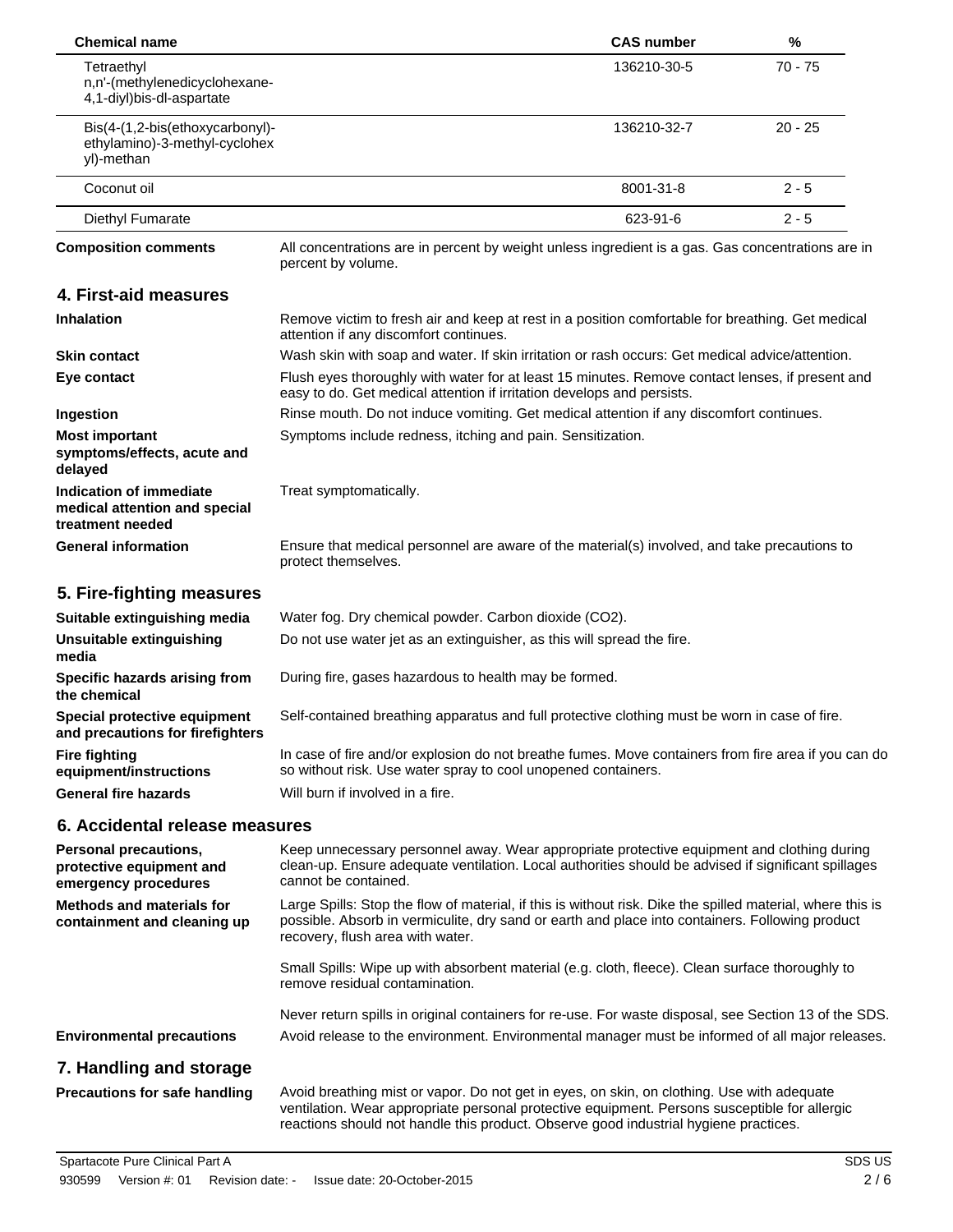### **8. Exposure controls/personal protection**

#### **Occupational exposure limits**

#### **US. OSHA Table Z-1 Limits for Air Contaminants (29 CFR 1910.1000)**

| <b>Components</b>                                | Type                                                                                                                                                                                                                        | Value            | Form                 |
|--------------------------------------------------|-----------------------------------------------------------------------------------------------------------------------------------------------------------------------------------------------------------------------------|------------------|----------------------|
| Coconut oil (CAS<br>8001-31-8)                   | <b>PEL</b>                                                                                                                                                                                                                  | $5$ mg/m $3$     | Respirable fraction. |
|                                                  |                                                                                                                                                                                                                             | 15 mg/m3         | Mist                 |
| US. NIOSH: Pocket Guide to Chemical Hazards      |                                                                                                                                                                                                                             |                  |                      |
| <b>Components</b>                                | Type                                                                                                                                                                                                                        | Value            | <b>Form</b>          |
| Coconut oil (CAS<br>8001-31-8)                   | <b>TWA</b>                                                                                                                                                                                                                  | $5 \text{ mg/m}$ | Respirable.          |
|                                                  |                                                                                                                                                                                                                             | 10 mg/m $3$      | Mist.                |
| <b>Biological limit values</b>                   | No biological exposure limits noted for the ingredient(s).                                                                                                                                                                  |                  |                      |
| Appropriate engineering<br>controls              | Provide adequate ventilation and minimize the risk of inhalation of vapors.                                                                                                                                                 |                  |                      |
|                                                  | Individual protection measures, such as personal protective equipment                                                                                                                                                       |                  |                      |
| <b>Eye/face protection</b>                       | Wear approved safety glasses or goggles.                                                                                                                                                                                    |                  |                      |
| <b>Skin protection</b><br><b>Hand protection</b> | Wear appropriate chemical resistant gloves. Rubber gloves are recommended.                                                                                                                                                  |                  |                      |
|                                                  |                                                                                                                                                                                                                             |                  |                      |
| <b>Skin protection</b><br>Other                  | Wear appropriate chemical resistant clothing.                                                                                                                                                                               |                  |                      |
| <b>Respiratory protection</b>                    | In case of insufficient ventilation, wear suitable respiratory equipment.                                                                                                                                                   |                  |                      |
| <b>Thermal hazards</b>                           | Wear appropriate thermal protective clothing, when necessary.                                                                                                                                                               |                  |                      |
| <b>General hygiene</b><br>considerations         | Always observe good personal hygiene measures, such as washing after handling the material<br>and before eating, drinking, and/or smoking. Routinely wash work clothing and protective<br>equipment to remove contaminants. |                  |                      |

#### **9. Physical and chemical properties**

| Appearance                                   |                     |
|----------------------------------------------|---------------------|
| <b>Physical state</b>                        | Liquid.             |
| Form                                         | Liquid.             |
| Color                                        | Clear.              |
| Odor                                         | Sweetish.           |
| Odor threshold                               | Not determined.     |
| рH                                           | Not determined.     |
| Melting point/freezing point                 | Not determined.     |
| Initial boiling point and boiling<br>range   | 365 °F (185 °C)     |
| <b>Flash point</b>                           | 293.0 °F (145.0 °C) |
| <b>Evaporation rate</b>                      | Not determined.     |
| Flammability (solid, gas)                    | Not applicable.     |
| Upper/lower flammability or explosive limits |                     |
| <b>Flammability limit - lower</b><br>(%)     | Not available.      |
| <b>Flammability limit - upper</b><br>(%)     | Not available.      |
| Vapor pressure                               | Not determined.     |
| Vapor density                                | Not determined.     |
| <b>Relative density</b>                      | Not determined.     |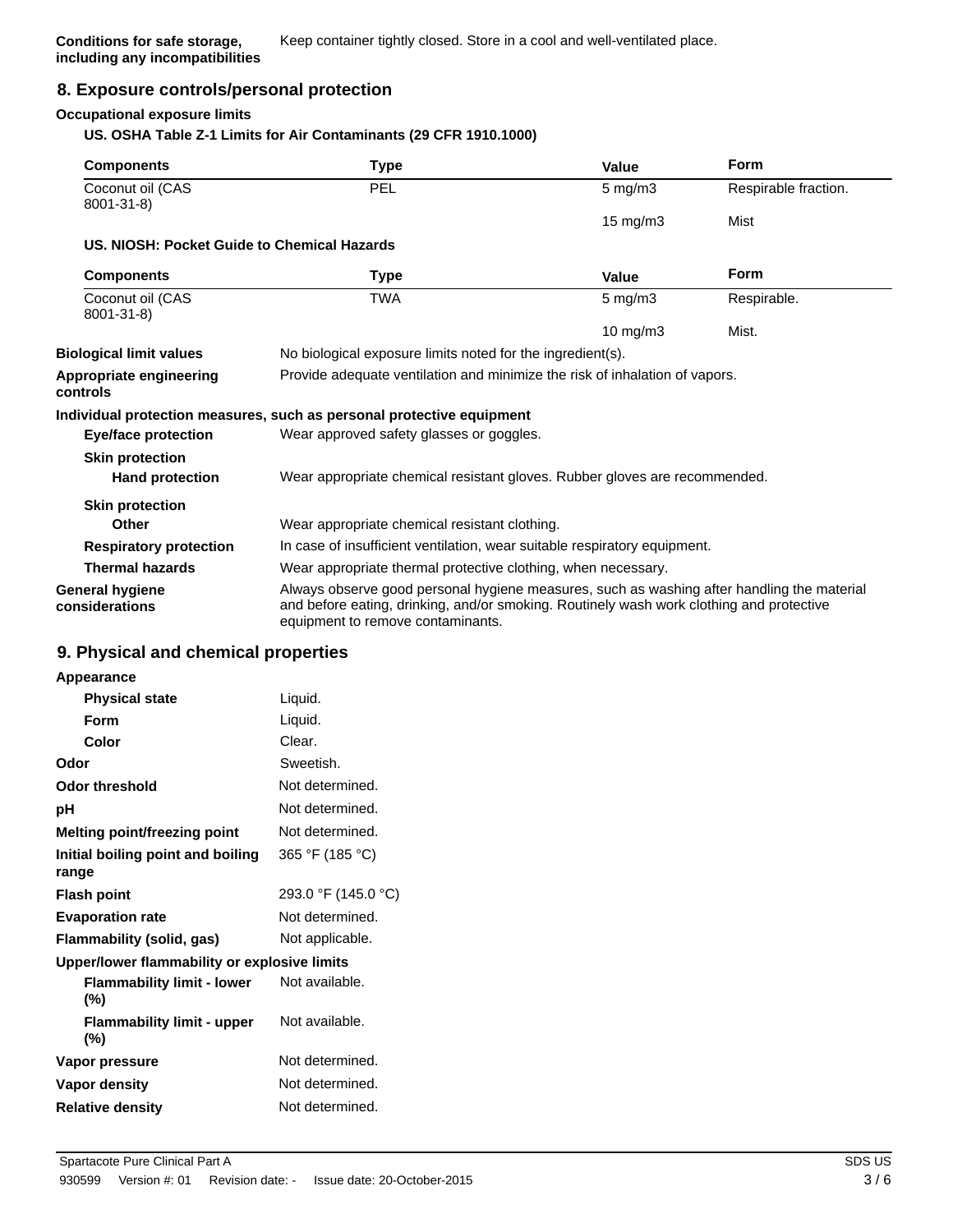| Solubility(ies)                                   |                                                                              |
|---------------------------------------------------|------------------------------------------------------------------------------|
| <b>Solubility (water)</b>                         | Fully miscible.                                                              |
| <b>Partition coefficient</b><br>(n-octanol/water) | Not determined.                                                              |
| <b>Auto-ignition temperature</b>                  | Product is not selfigniting.                                                 |
| Decomposition temperature                         | Not determined.                                                              |
| <b>Viscosity</b>                                  | Not determined.                                                              |
| Other information                                 |                                                                              |
| <b>Density</b>                                    | 1.069 $q/cm3 (20^{\circ}C/68^{\circ}F)$                                      |
| <b>Explosive properties</b>                       | Product does not present an explosion hazard under normal conditions of use. |
|                                                   |                                                                              |

## **10. Stability and reactivity**

| <b>Reactivity</b>                            | The product is stable and non-reactive under normal conditions of use, storage and transport. |
|----------------------------------------------|-----------------------------------------------------------------------------------------------|
| <b>Chemical stability</b>                    | Material is stable under normal conditions.                                                   |
| <b>Possibility of hazardous</b><br>reactions | Will not occur.                                                                               |
| <b>Conditions to avoid</b>                   | Heat, flames and sparks.                                                                      |
| Incompatible materials                       | Oxidizing agents.                                                                             |
| <b>Hazardous decomposition</b><br>products   | Carbon dioxide (CO2). Carbon monoxide.                                                        |

## **11. Toxicological information**

## **Information on likely routes of exposure**

| <b>Inhalation</b>                                                                  | In high concentrations, vapors may be irritating to the respiratory system. |
|------------------------------------------------------------------------------------|-----------------------------------------------------------------------------|
| <b>Skin contact</b>                                                                | Causes mild skin irritation.                                                |
| Eye contact                                                                        | May cause eye irritation.                                                   |
| Ingestion                                                                          | May cause discomfort if swallowed.                                          |
| Symptoms related to the<br>physical, chemical and<br>toxicological characteristics | Symptoms include redness, itching and pain. Sensitization.                  |
| Information on toxicological effects                                               |                                                                             |
| <b>Acute toxicity</b>                                                              | May cause discomfort if swallowed.                                          |
| <b>Skin corrosion/irritation</b>                                                   | Causes mild skin irritation.                                                |
| Serious eye damage/eye<br>irritation                                               | May cause eye irritation.                                                   |
| Respiratory or skin sensitization                                                  |                                                                             |
| <b>Respiratory sensitization</b>                                                   | No data available.                                                          |
| <b>Skin sensitization</b>                                                          | May cause an allergic skin reaction.                                        |
| <b>Germ cell mutagenicity</b>                                                      | No data available.                                                          |
| Carcinogenicity                                                                    | Not classified.                                                             |
| IARC Monographs. Overall Evaluation of Carcinogenicity                             |                                                                             |
| Not listed.<br><b>NTP Report on Carcinogens</b>                                    |                                                                             |
| Not listed.                                                                        | OSHA Specifically Regulated Substances (29 CFR 1910.1001-1050)              |
| Not regulated.                                                                     |                                                                             |
| <b>Reproductive toxicity</b>                                                       | No data available.                                                          |
| Specific target organ toxicity -<br>single exposure                                | No data available.                                                          |
| Specific target organ toxicity -<br>repeated exposure                              | No data available.                                                          |
| <b>Aspiration hazard</b>                                                           | Not classified.                                                             |
| <b>Chronic effects</b>                                                             | Prolonged contact may cause dryness of the skin.                            |
|                                                                                    |                                                                             |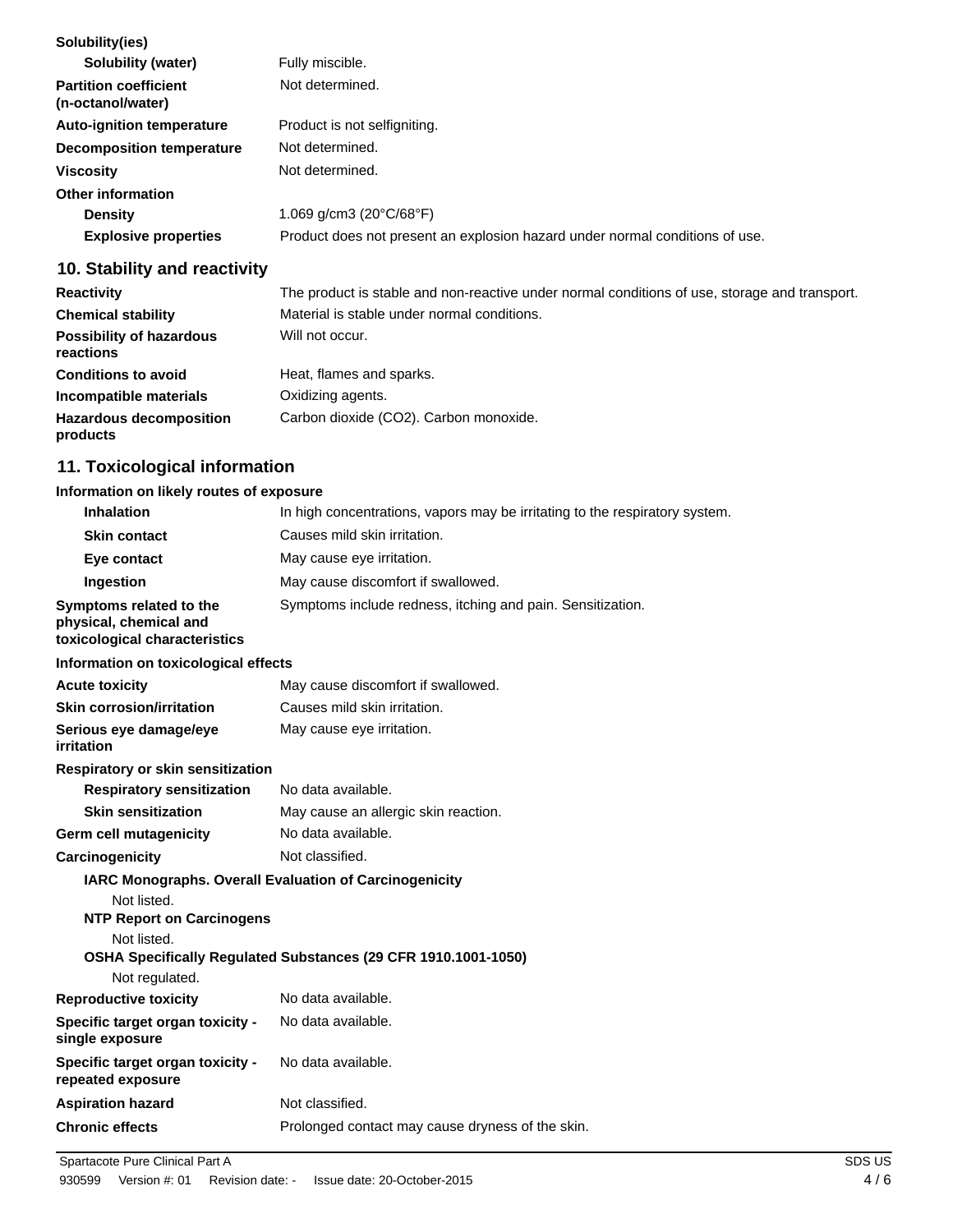**Further information** No other specific acute or chronic health impact noted.

## **12. Ecological information**

| <b>Ecotoxicity</b>               | Harmful to aquatic life with long lasting effects.         |
|----------------------------------|------------------------------------------------------------|
| Persistence and degradability    | No data is available on the degradability of this product. |
| <b>Bioaccumulative potential</b> | No data available for this product.                        |
| Mobility in soil                 | No data available.                                         |
| <b>Mobility in general</b>       | This product is miscible in water.                         |
| Other adverse effects            | No data available.                                         |

## **13. Disposal considerations**

| <b>Disposal instructions</b>             | Collect and reclaim or dispose in sealed containers at licensed waste disposal site. Dispose of<br>contents/container in accordance with local/regional/national/international regulations.                      |
|------------------------------------------|------------------------------------------------------------------------------------------------------------------------------------------------------------------------------------------------------------------|
| Local disposal regulations               | Dispose in accordance with all applicable regulations.                                                                                                                                                           |
| Hazardous waste code                     | The waste code should be assigned in discussion between the user, the producer and the waste<br>disposal company.                                                                                                |
| Waste from residues / unused<br>products | Dispose of in accordance with local regulations.                                                                                                                                                                 |
| <b>Contaminated packaging</b>            | Empty containers should be taken to an approved waste handling site for recycling or disposal.<br>Since emptied containers may retain product residue, follow label warnings even after container is<br>emptied. |

## **14. Transport information**

#### **DOT**

Not regulated as dangerous goods.

#### **IATA**

Not regulated as dangerous goods.

#### **IMDG**

Not regulated as dangerous goods.

**Transport in bulk according to** Not applicable. **Annex II of MARPOL 73/78 and the IBC Code**

### **15. Regulatory information**

#### **US federal regulations**

This product is a "Hazardous Chemical" as defined by the OSHA Hazard Communication Standard, 29 CFR 1910.1200.

#### **TSCA Section 12(b) Export Notification (40 CFR 707, Subpt. D)**

Not regulated.

**OSHA Specifically Regulated Substances (29 CFR 1910.1001-1050)**

#### Not regulated.

**CERCLA Hazardous Substance List (40 CFR 302.4)**

Not listed.

## **Superfund Amendments and Reauthorization Act of 1986 (SARA)**

**Hazard categories**

Immediate Hazard - Yes Delayed Hazard - No Fire Hazard - No Pressure Hazard - No Reactivity Hazard - No

### **SARA 302 Extremely hazardous substance**

Not listed.

**SARA 311/312 Hazardous** Yes **chemical**

### **SARA 313 (TRI reporting)**

Not regulated.

### **Other federal regulations**

**Clean Air Act (CAA) Section 112 Hazardous Air Pollutants (HAPs) List** Not regulated.